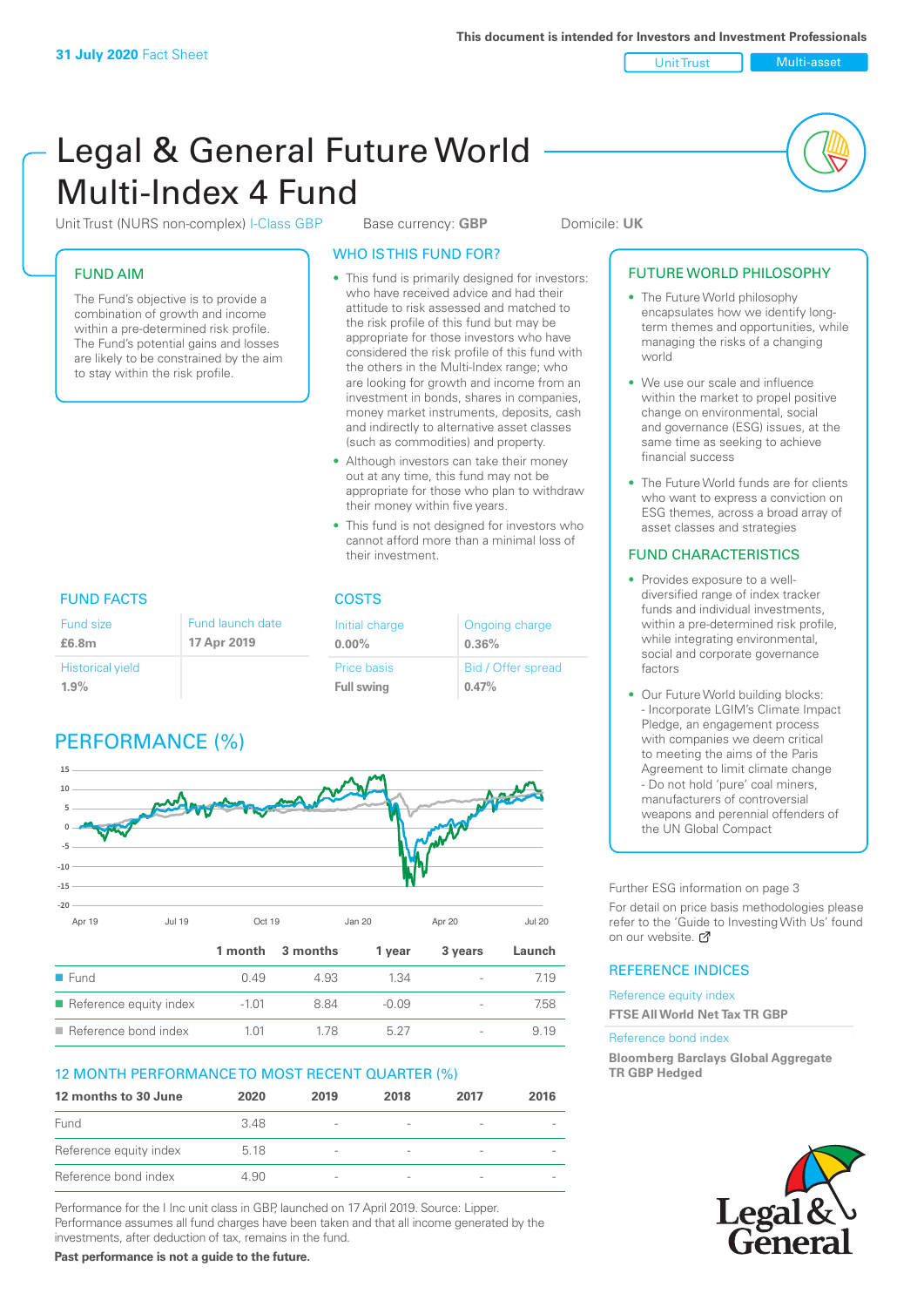# Legal & General Future World Multi-Index 4 Fund

Unit Trust (NURS non-complex) I-Class GBP

# PORTFOLIO BREAKDOWN

All data source LGIM unless otherwise stated. Totals may not sum due to rounding.





#### FUND MANAGERS

The fund managers have responsibility for managing the multi-index fund range. They are part of the Multi-Asset Funds (MAF) team in LGIM. This team focuses on designing and managing multi-asset funds that are tailored to match the specific objectives of various client types. The team sits within a wider Asset Allocation team which combines both depth of experience with a broad range of expertise from different fields, including fund management, investment consulting and risk management roles.

# TOP 10 HOLDINGS (%)

| L&G Future World Global Credit Fund                | 17.7 |
|----------------------------------------------------|------|
| L&G Future World ESG Developed Fund                | 15.9 |
| L&G Short Dated Sterling Corporate Bond Index Fund | 9.8  |
| L&G Future World ESG UK Fund                       | 7.9  |
| L&G Global Inflation Linked Bond Index Fund        | 7.7  |
| Cash                                               | 6.8  |
| L&G ESG EM Gov Bond USD Fund                       | 4.7  |
| L&G Global Listed Infrastructure Index Fund        |      |
| Europe ex UK Equity                                | 2.9  |
| L&G High Income Trust                              | 2.7  |

**Important:** Due to exceptional market conditions, spreads are currently volatile and may be higher than indicated. To see the latest spread visit www. legalandgeneral.com/chargesandfees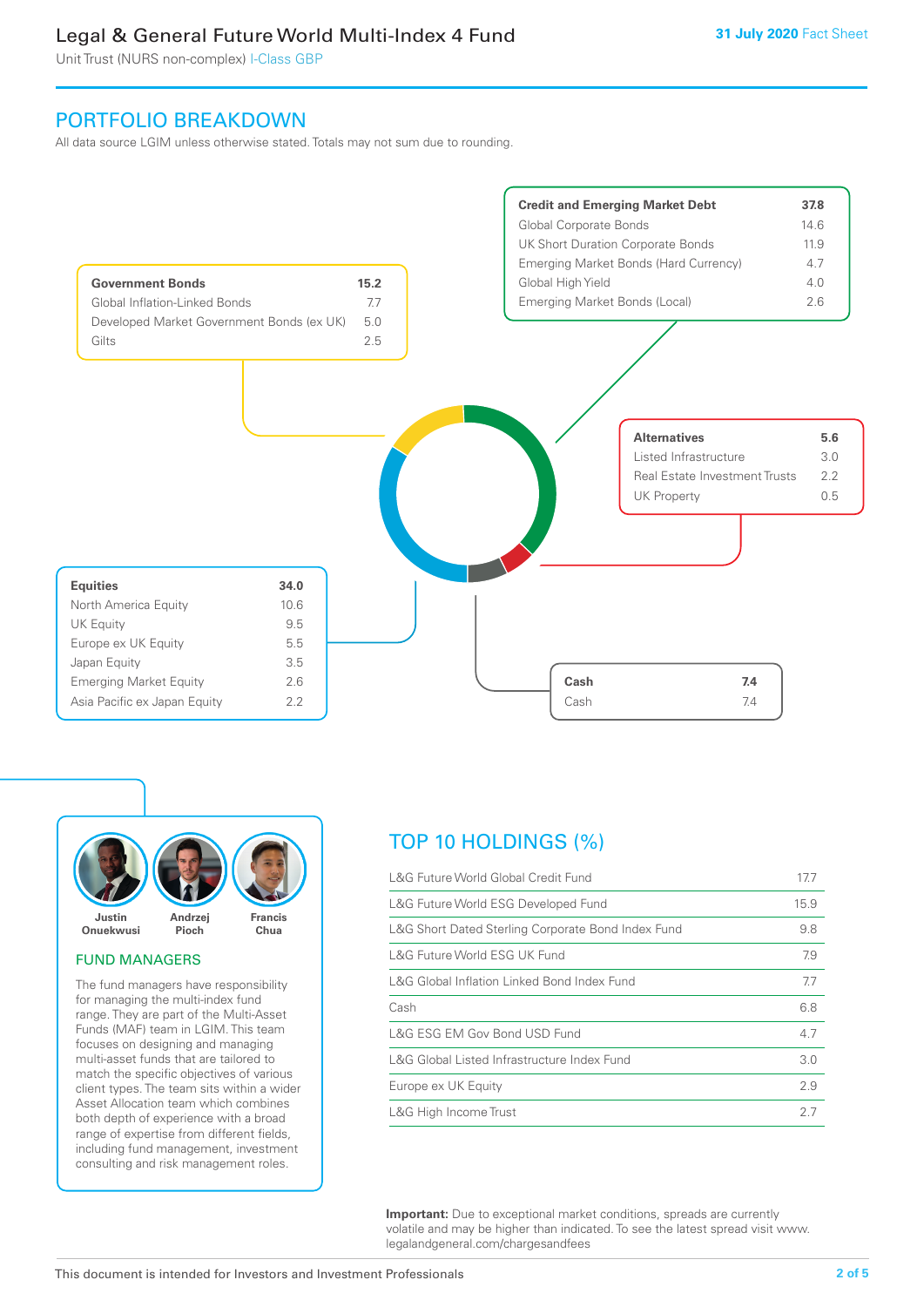# Legal & General Future World Multi-Index 4 Fund

Unit Trust (NURS non-complex) I-Class GBP

**53**

ESG score of comparator

# ESG COMMITMENT

**/100 /100**

From diesel emissions to oil spills, there have been many tangible examples in recent years of how failures in the way companies are run can have a harmful impact on the environment, society and investor returns. We believe responsible investing can mitigate the risk of such outcomes and has the potential to improve returns through the integration of environmental, social and governance (ESG) considerations, active ownership and longterm thematic analysis.

# ESG SCORE

We score companies based on environmental, social and governance factors. The ESG Score is aligned to our engagement and voting activities. As a result, this portfolio has an aggregate ESG Score of **56** versus a mainstream comparator of **53**.

ESG scores and carbon metrics are calculated for the portion of the portfolio that invests in LGIM's Future World funds.



# ENVIRONMENTAL PERFORMANCE

Carbon dioxide (CO2) is the most significant contributor to greenhouse gas emissions which are driving climate change. Compared to the unadjusted comparator, the fund will have a different exposure to current and future sources of carbon dioxide emissions.



൹

**56**

ESG score of fund

**64%** Lower carbon reserves intensity than the

unadjusted comparator

**Equivalent to 3,148 barrels of oil**

# CARBON RESERVES

Carbon reserves are fossil fuels (coal, oil and gas) which, if burnt, will become the carbon emissions of the future. To meet global climate change targets, the unabated use of fossil fuels is expected to decline over time.

The figures below are a measure of the size of carbon reserves held by the fund's underlying companies.

**742** Fund **2,080 Comparator** 

**Tonnes of CO2 ei per \$1 million of market capitalisation**

The fund has **64%** lower carbon reserves intensityii compared to the unadjusted comparator. The difference in carbon reserves intensity means that for every \$1 million invested in the fund, the exposure to fossil fuels through the underlying companies is reduced by an amount equivalent to **3,148 barrels of oil**<sup>iii</sup>, compared to having invested in the unadjusted comparator.



Following the global Paris Agreement on climate change, companies in all sectors are expected to reduce their emissions to prepare and adapt for a low-carbon economy.



**Tonnes of CO2 e per \$1 million of sales**

The fund has **46%** lower carbon emissions intensity compared to the unadjusted comparator. Carbon emissions intensity describes the relationship between the carbon emissions of a company and its salesiv

The difference in carbon emissions intensity means that the fund has selected companies where, for the same level of sales, the associated emissions<sup>v</sup> are lower by 46% compared to the unadjusted comparator<sup>vi</sup>.



CO<sub>2</sub>

**46%** Lower carbon

emissions intensity than the unadjusted comparator

For further information please go to www.lgim.com/esginfo Ø

**The comparator for this fund is a bespoke asset-weighted blend\* of Solactive market-capitalisation indices in equities and credit. \*The blend will evolve over time in line with the actual asset allocation of the multi-asset fund.**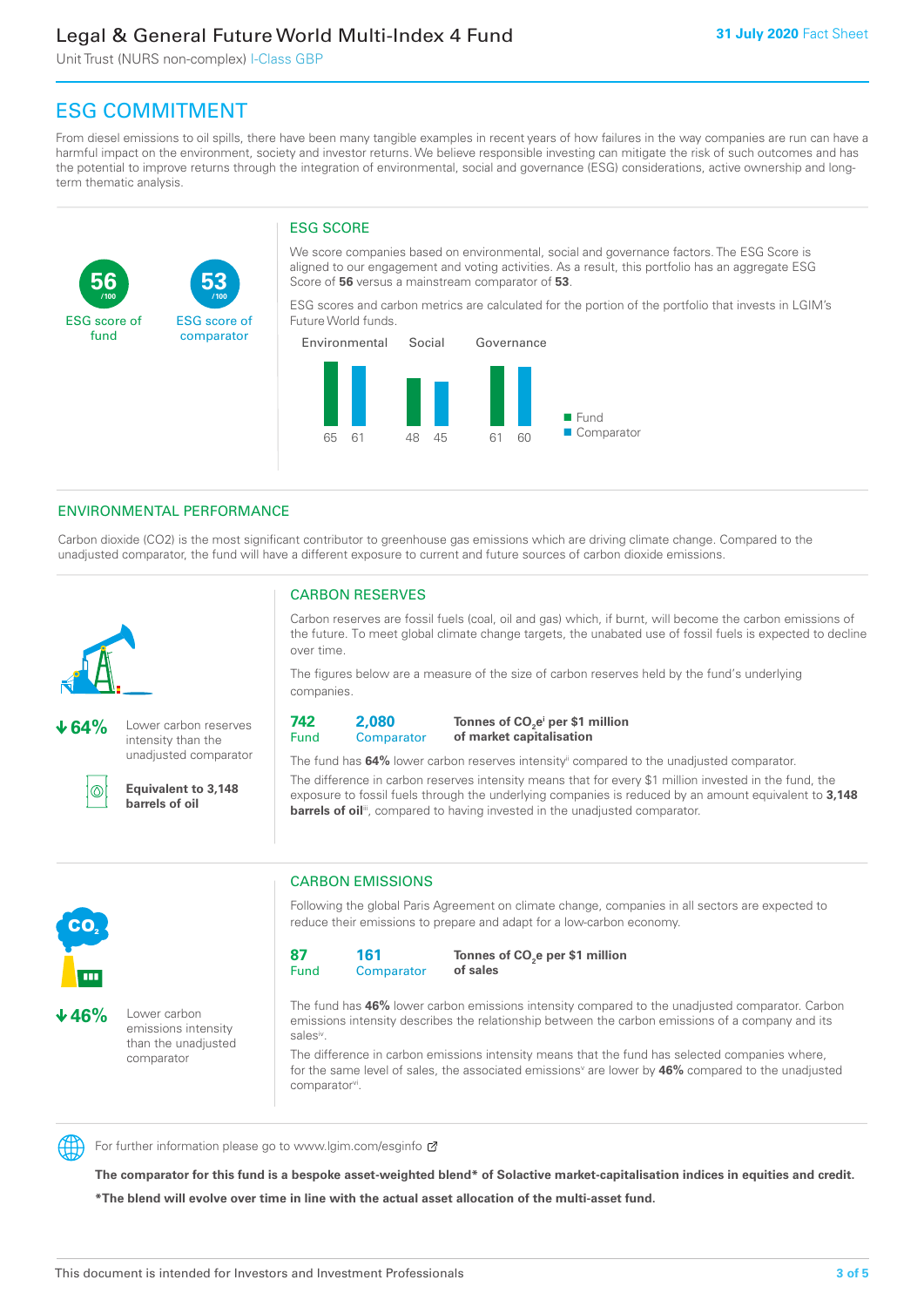# Legal & General Future World Multi-Index 4 Fund

Unit Trust (NURS non-complex) I-Class GBP

#### **NOTES**

 $^\mathrm{i}$  Carbon dioxide equivalent (CO<sub>2</sub>e) is a standard unit to compare the emissions of different greenhouse gases.

<sup>ii</sup> The carbon reserves intensity of a company captures the relationship between the carbon reserves the company owns and its market capitalisation. The carbon reserves intensity of the overall fund reflects the relative weights of the different companies in the fund.

iii We consider one barrel of oil equivalent to 0.425 tonnes of CO<sub>2</sub>e, based on International Energy Agency and Intergovernmental Panel on Climate Change guidelines.

#### iv The choice of this metric follows best practice recommendations from the **Task Force on Climate-related Financial Disclosures**.

v Data on carbon emissions from a company's operations and purchased energy is used.

vi This measure is the result of differences in the weights of companies between the index or the fund and the comparator, and does not depend on the amount invested in the fund. It describes the relative 'carbon efficiency' of different companies in the comparator (i.e. how much carbon was emitted per unit of sales) or in the fund, not the contribution of an individual investor in financing carbon emissions.

We use a proxy comparator to represent a typical comparable universe for this fund.

**HSBC:** Source: HSBC Bank Plc. ("HSBC") – HSBC Climate Solutions Database. All rights in the HSBC Climate Solutions Database and data content therein are vested in HSBC. Neither HSBC, nor its affiliates accept any liability for the accuracy or completeness of the HSBC Climate Solutions Database. No further distribution of HSBC data is permitted without HSBC's express written consent.

**Trucost:** Source: S&P Trucost Limited © Trucost 2019. All rights in the Trucost Data and Reports vest in Trucost and/or its licensors. Neither Trucost, nor its affiliates, nor its licensors accept any liability for any errors, omissions or interruptions in the Trucost Data and/or Reports. No further distribution of the Data and/or Reports is permitted without Trucost's express written consent.

**Sustainalytics:** Part of this publication may contain Sustainalytics proprietary information that may not be reproduced, used, disseminated, modified nor published in any manner without the express written consent of Sustainalytics. Nothing contained in this publication shall be construed as to make a representation or warranty, express or implied, regarding the advisability to invest in or include companies in investable universes and/or portfolios. The information is provided "as is" and, therefore Sustainalytics assumes no responsibility for errors or omissions. Sustainalytics cannot be held liable for damage arising from the use of this publication or information contained herein in any manner whatsoever.

The calculations above rely on third party data provided at a point in time that may not cover the entirety of the fund's investments or the fund's comparator. As a result, what we report may change as third party data changes and may also differ from other third party calculations.

**Refinitiv:** Source: Refinitiv ESG